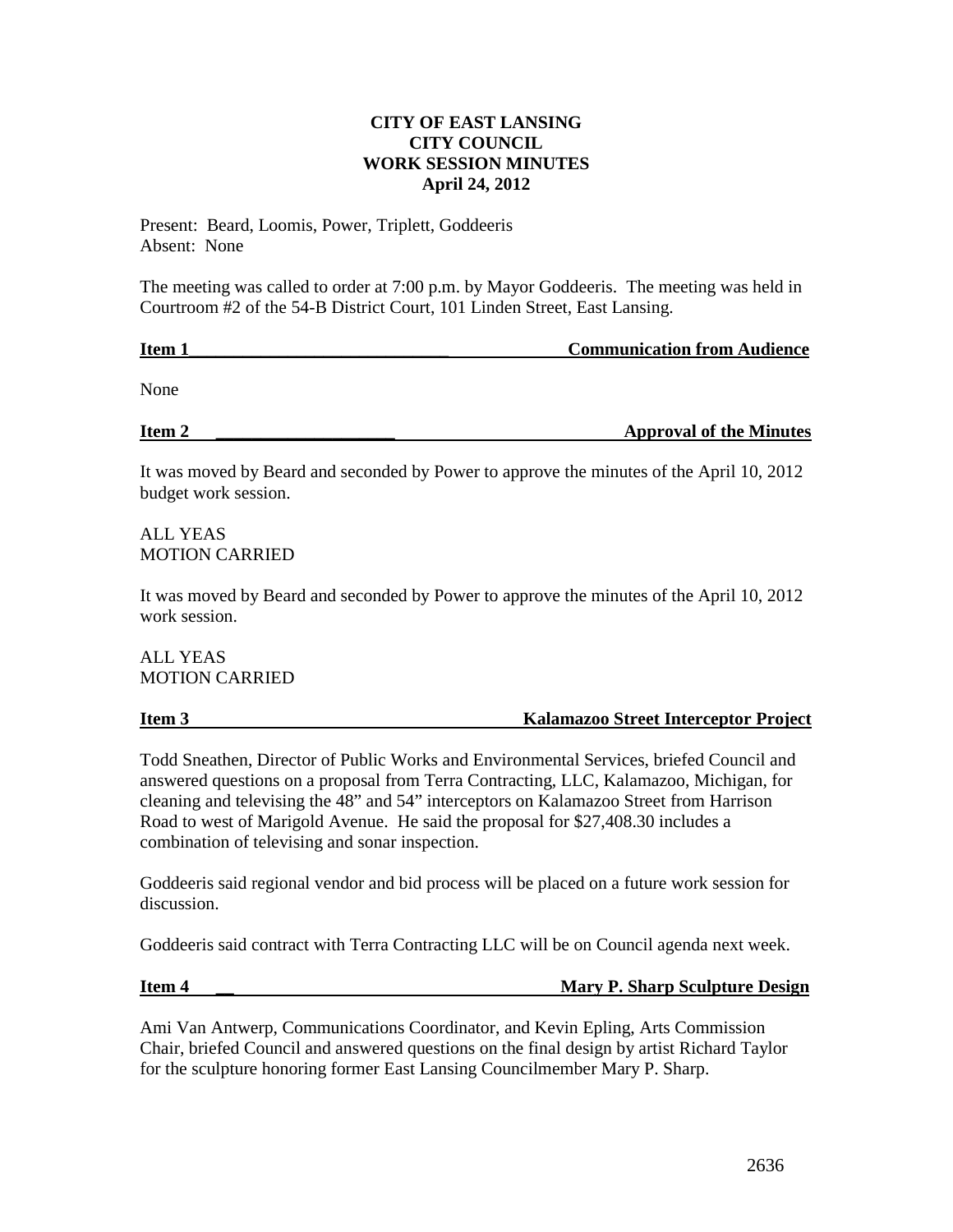Council discussed Sharp family input, timeline for construction, community awareness during Arts Festival, and fundraising.

Goddeeris thanked Arts Commission and Art Selection Panel for their work. She also thanked Van Antwerp for her work on the Crystal Awards.

### **Item 5** Granicus Agreement

George Lahanas, City Manager, and Alan McCarrick, Information Systems Administrator, updated Council and answered questions on Granicus proposal and service agreement to provide solution for paperless agenda and on-demand video streaming which will provide better transparency to residents and more mobile access. Lahanas said it will be a separate decision if Council chooses to proceed with paperless agenda packets and use of iPads.

McCarrick said Granicus proposal and service agreement will be placed on Council consent agenda next week.

### **Item 6** Contract Extensions

George Lahanas, City Manager, and Shelli Neumann, Human Resources Administrator, briefed Council and answered questions on contract extension agreements for July 1, 2012 through June 30, 2013. Lahanas said these contract extensions show that unions understand current finances and are willing to partner with the City.

It was moved by Loomis and seconded by Beard to approve contract extensions for:

- International Fire Fighters Association (IAFF)
- Police Officers Association of Michigan (POAM)
- United Auto Workers (UAW), Local 2256
- East Lansing Supervisory Independent Union (ELSIU)
- East Lansing Independent Employees Union (ELIEU)
- Fraternal Order of Police (FOP): Support Services

and the City of East Lansing for one year, from July 1, 2012 through June 30, 2013 and authorize City Manager to sign.

## ALL YEAS MOTION CARRIED

### **Item 7 Brownfield Plan #17 – 514 Michigan Avenue**

Tim Dempsey, Director of Planning and Community Development, briefed Council and answered questions on Brownfield Plan #17 for the 514 Michigan Avenue redevelopment project. Dempsey reviewed cost of eligible activities, timeline, and reimbursements.

Dempsey said a public hearing on Brownfield Plan #17 is scheduled for May 1, 2012.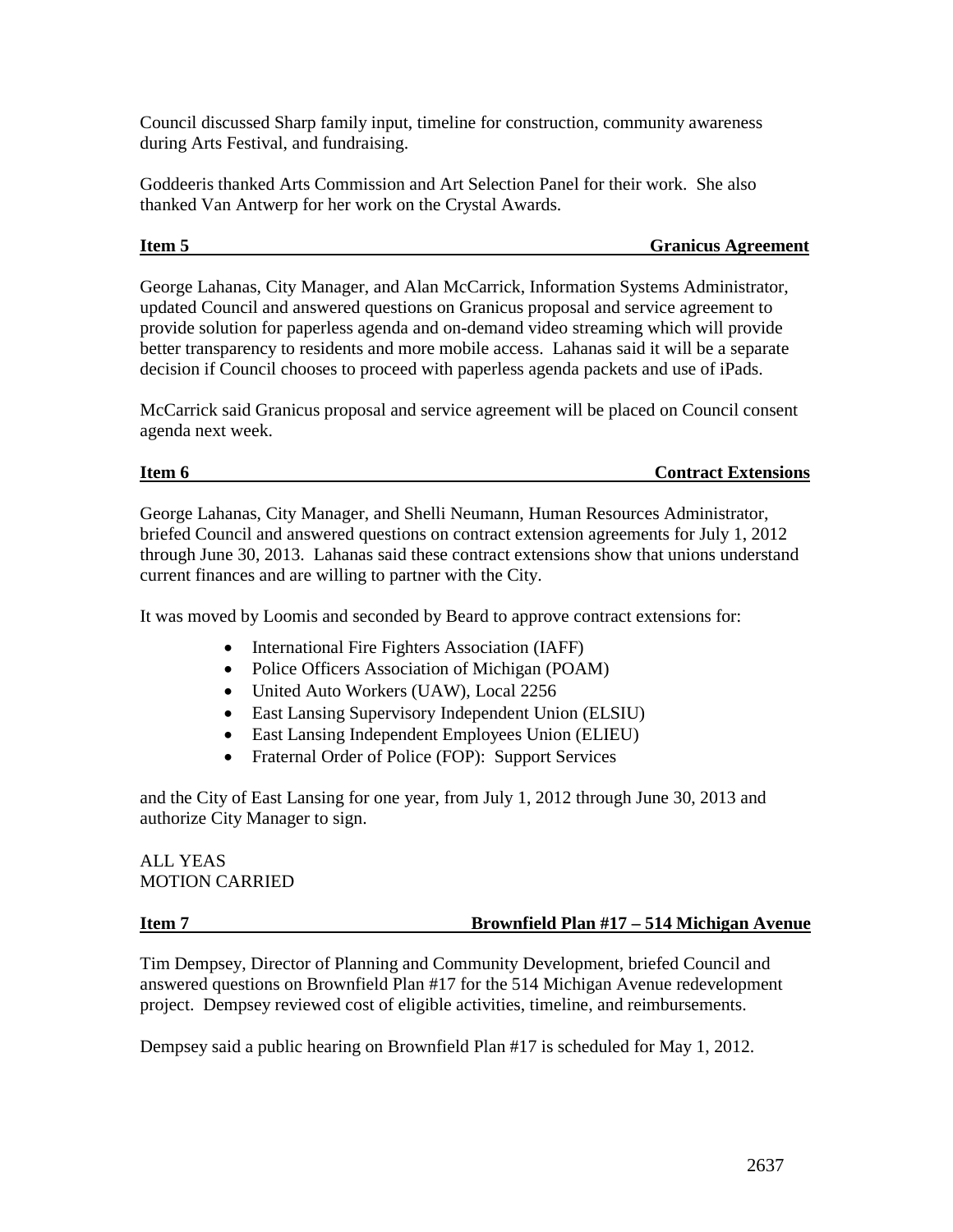Darcy Schmitt, Planning and Zoning Administrator, presented Option A and Option B for Ordinance No. 1270; a City initiated ordinance to amend Article VI, Division 6 at Sections 50-792, 50-793, and 50-794 – of Chapter 50 – Zoning – of the Code of the City of East Lansing to amend the permitted land uses and minimum building height requirements.

Schmitt said Option A includes Sec. 50-795 (8) referring to renovations or additions to a sorority or a fraternity which will not increase occupancy or building footprint by more than 50%, with submission for approval prior to June 14, 2016.

Schmitt said Option B includes Sec. 50-795 (8) and also adds Sec. 50-795 (9) which allows renovations or additions to existing principle buildings.

Council discussed East Village district outline, density, June 14, 2016 vs June 14, 2014 sunset date, and Special Use Permit application and fees for FarmHouse fraternity. Schmitt said if either Option A or Option B of Ordinance No. 1270 were approved, 25% retail space on first floor of FarmHouse fraternity would not be necessary because it would no longer be reviewed under East Village zoning requirements.

Goddeeris said written communication was received on April 23, 2012 from Berton Sheppard regarding FarmHouse fraternity.

## **Item 9** Council Member Reports

Councilmember Beard:

• Reminded citizens of HUD (Housing and Urban Development) Sustainability Summit at Hannah Community Center on April 30 from 4:00 to 8:00 p.m. and said he plans to attend.

Councilmember Loomis:

• Reported on his recent attendance at the press announcement of The Heights development project at Eastwood Towne Center.

Councilmember Power:

- Distributed Document VI, Additional Due Diligence Clarifications and Questions for List, dated April 23, 2012.
- Commented on recent State News editorial regarding East Lansing City Manager search process costs.
- Distributed article from Bloomberg Businessweek regarding Stockton, California private/public redevelopment project.

Mayor Pro Tem Triplett:

- Reported on current State Senate hearings regarding personal property taxes and potential impact on the City of East Lansing.
- Said City Attorney is drafting a memo of guidance for Council members, City staff, and Board and Commission members regarding legal parameters of millage conversation.